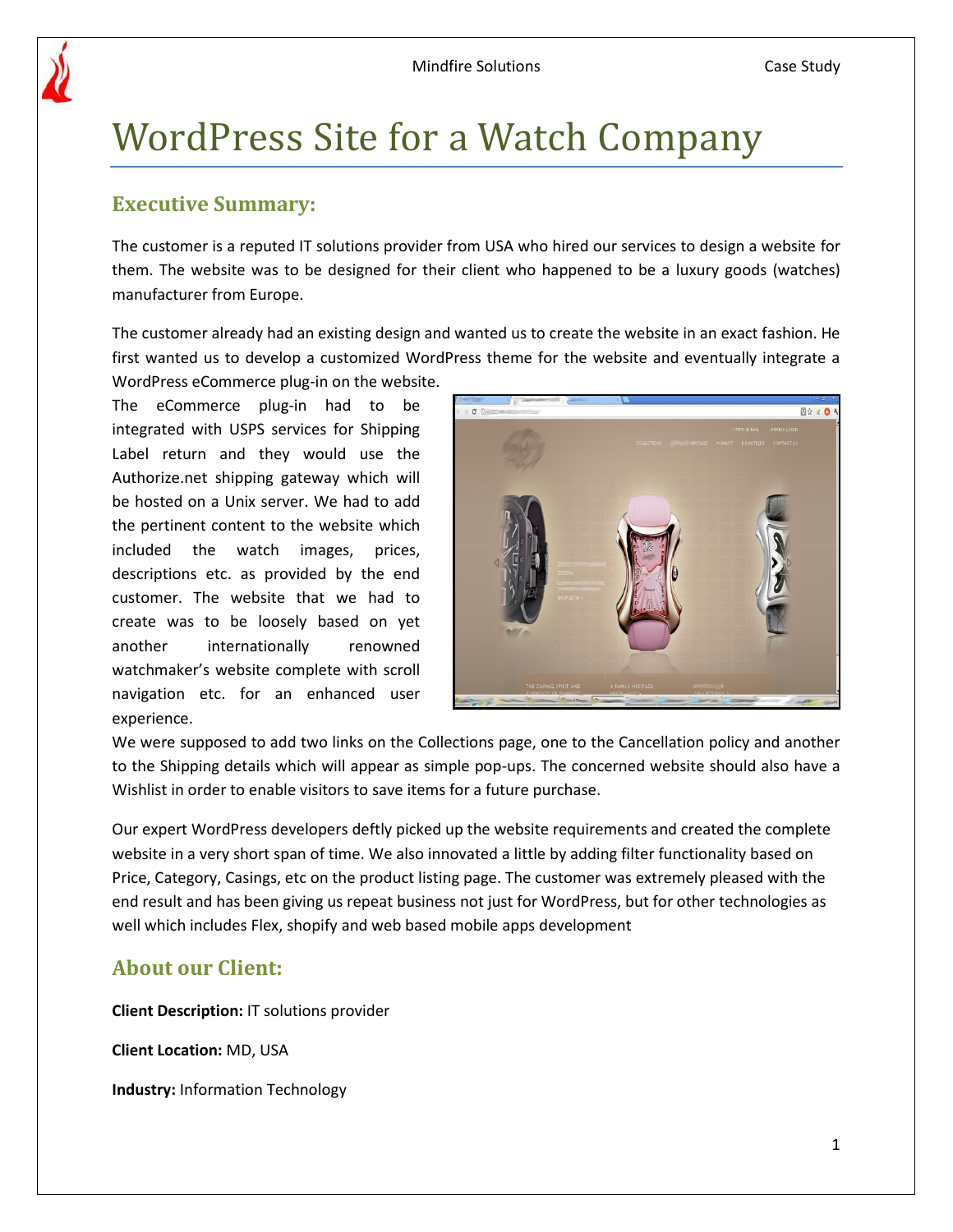

## **Business Situation:**

A reputed IT Solutions provider from USA approached us to develop a WordPress website for him complete with custom WordPress theme and WordPress eCommerce plug-in. The website was to be designed for their client who happened to be a luxury goods (watches) manufacturer from Europe. The website should have a great UX/UI interface with all the product details intact, scroll navigation is to be implemented for the home page wherein the visitor can use right and left scroll buttons, Wishlist to enable visitors save the items of their choice for future purchase, ecommerce plug-in connected to Authorize.net shipping gateway hosted on a Unix server to enable reliable purchase and integration of USPS Services for Shipping label return.

The task was completed by us within a short span of 10 days. Our professional approach to the work at hand and dedication with which we carried out the project greatly impressed our customer. He is now our repeat customer, not just in WordPress but in other technologies as well. These include development, E-commerce applications development and Web based Mobile apps development.

# **Customer Requirements:**

The client side requirements were as follows:

- Website should look exactly like the design submitted by the client
- Develop a WordPress Theme for the website
- Integrate a WordPress eCommerce plug-in on the website
- Integrate USPS Services for Shipping Label return
- The eCommerce plug-in would use Authorize.net shipping gateway, and will be hosted on Unix server
- Addition of watches and pertinent content to the website (Watch content includes price, image, description, etc. that were supplied by the customer)
- Enable scroll navigation for the homepage (with the right and left scroll buttons)
- Cancellation Policy and Shipping Details on the Collections page will appear as simple pop-ups.  $\bullet$
- Addition of a wish-list in the website to enable visitors to save items for purchase later

# **Solution Details**

# The Mindfire Solution:

**Designed the website with eCommerce facility:** 

The site showcases various watch collections along with product variations and provides ecommerce functionality. Key features we worked on included design conversion from PSD to XHTML/CSS templates as per W3C compliance.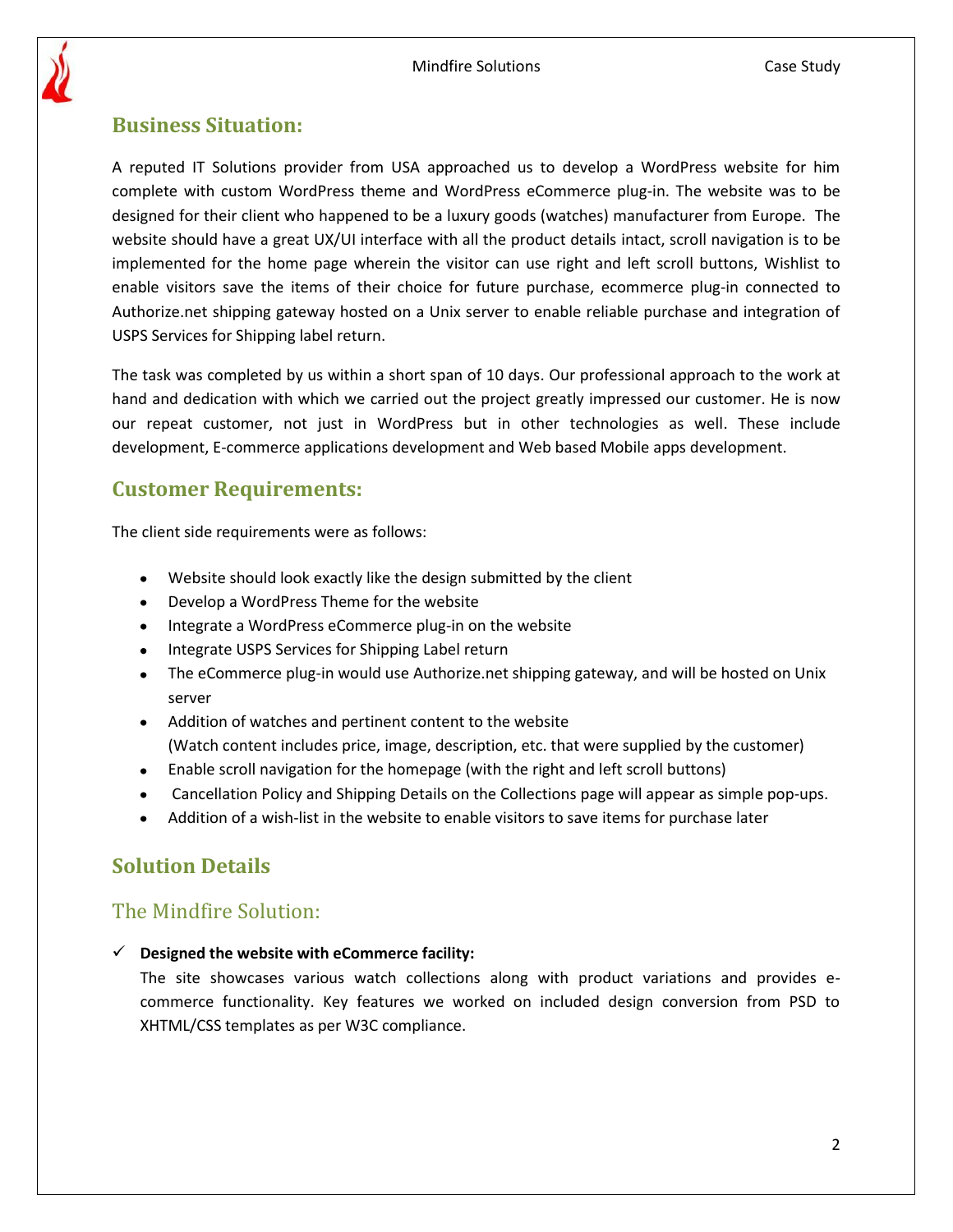

#### **Custom theme and Menu for WordPress:**

We customized the theme and menu for WordPress as per the requirements specified by the customer.

#### **Scroll Navigation for the Homepage:**

Scroll Navigation was enabled for the Homepage by adding a featured products slider by using 'jQuery movingboxes' and 'easing' script.

#### **Addition of Filter functionality:**

We added filter functionality based on Price, Category, Casings, etc on the product listing page. The products slider was implemented on this page using 'jQuery carousel' and product description was shown using 'jQuery qTip' script.

#### **Customization of eCommerce plug-in:**

The eCommerce plug-in was customized to use Authorize.net shipping gateway, and was hosted on Unix server as specified by the customer.

#### **Implementation of Wishlist functionality:**

We implemented the Wishlist functionality to enable the website visitor to save selected watches for purchasing them later.

#### **Customization of Contact form 7 plug-in:**

Contact form 7 plug-in was customized to create the Contact Us and Customer Care forms.

#### **Enhanced UI/UX for the Website:**

Our developers made good use of jQuery and Ajax for creating a slick user interface.

#### **Customization of Admin interface:**

The admin interface was also customized to enable smoother operations with respect to managing products, product options and orders.

### **Technology:**

LAMP, Wordpress 3.3, Photoshop, jQuery, E-Commerce for Wordpress, Ajax, Contact Form 7, SVN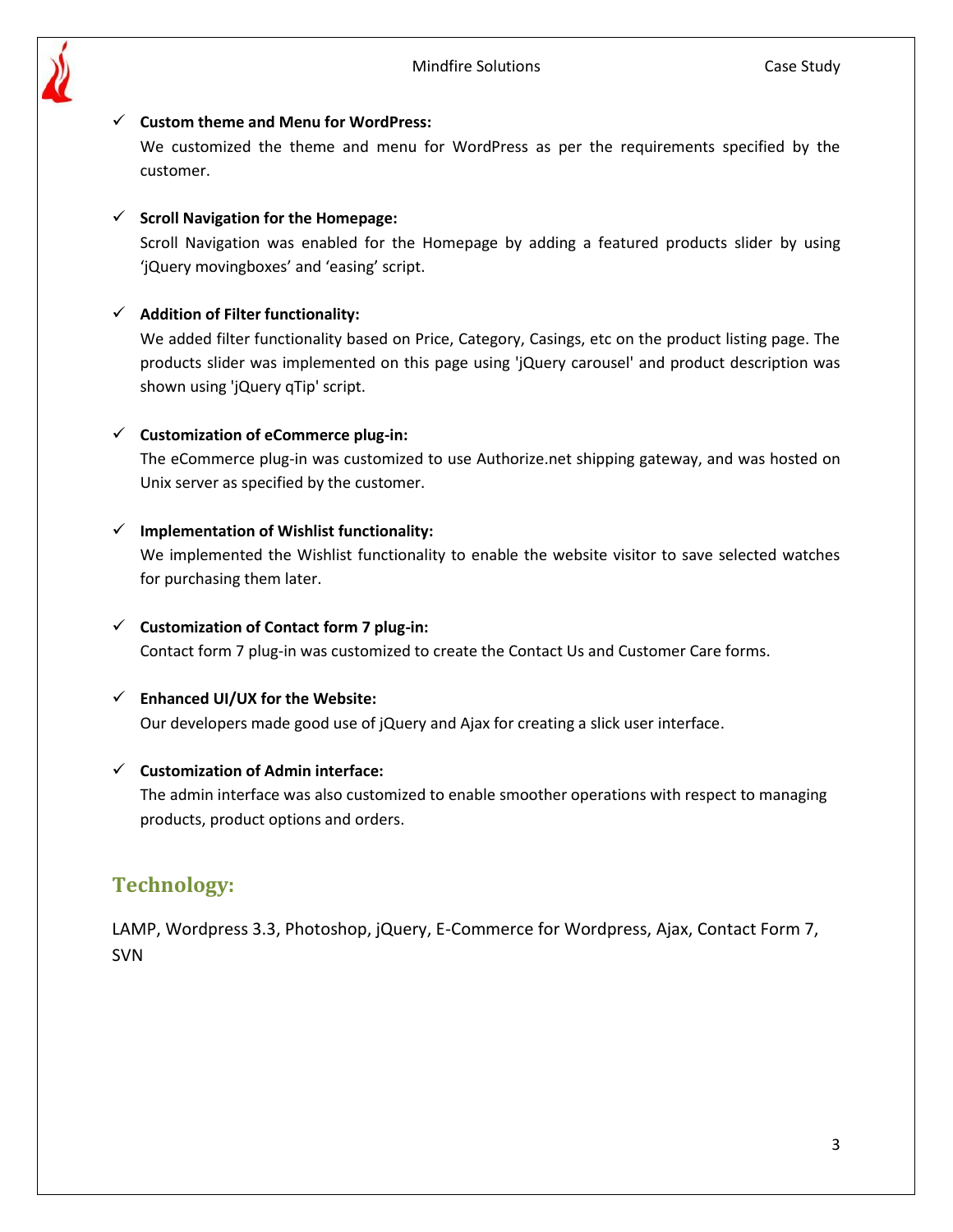

# **Project Architecture Diagram:**



The high level design shown above depicts how the E-commerce plug-in can send as well as receive information from the Website, Authorize.Net and the USPS. The two-way arrows are indicative of the bidirectional flow of information between the E-commerce plug-in and the other entities.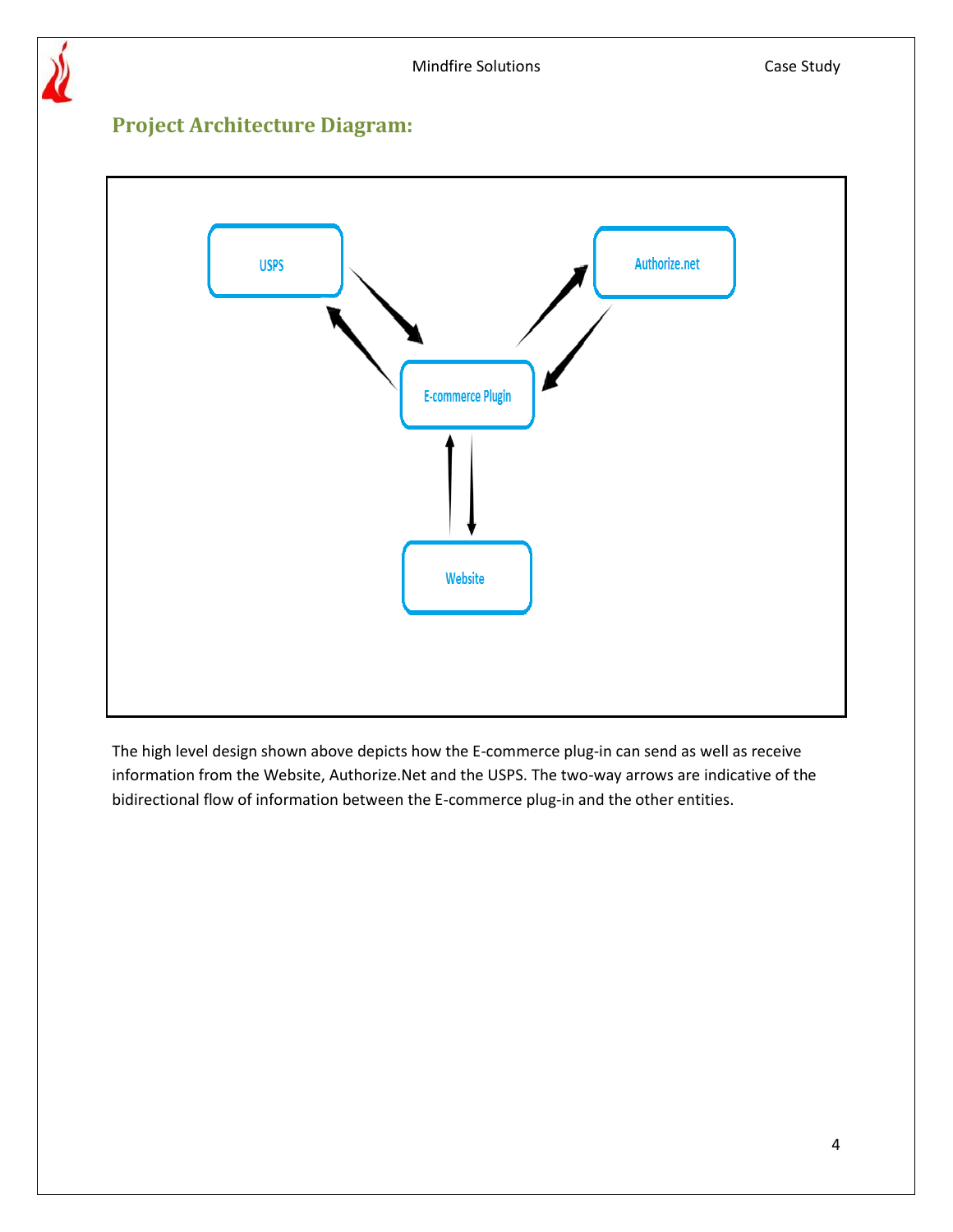# **Final Results:**

The screenshot alongside shows the homepage which has **scroll navigation functionality** to allow visitors browse through using left and right scroll keys. Scroll Navigation was enabled for the Homepage by adding a featured products slider by using jQuery 'movingboxes' and 'easing' script.



The screenshot on the right shows the **Filter functionality** that we implemented in the website. We added the filter functionality based on **Price, Category, Casings**, etc on the product listing page. The products slider was implemented on this page using 'jQuery carousel' and product description was shown using 'jQuery qTip' script. Here, we can also find a pop-up signifying various attributes of the product.

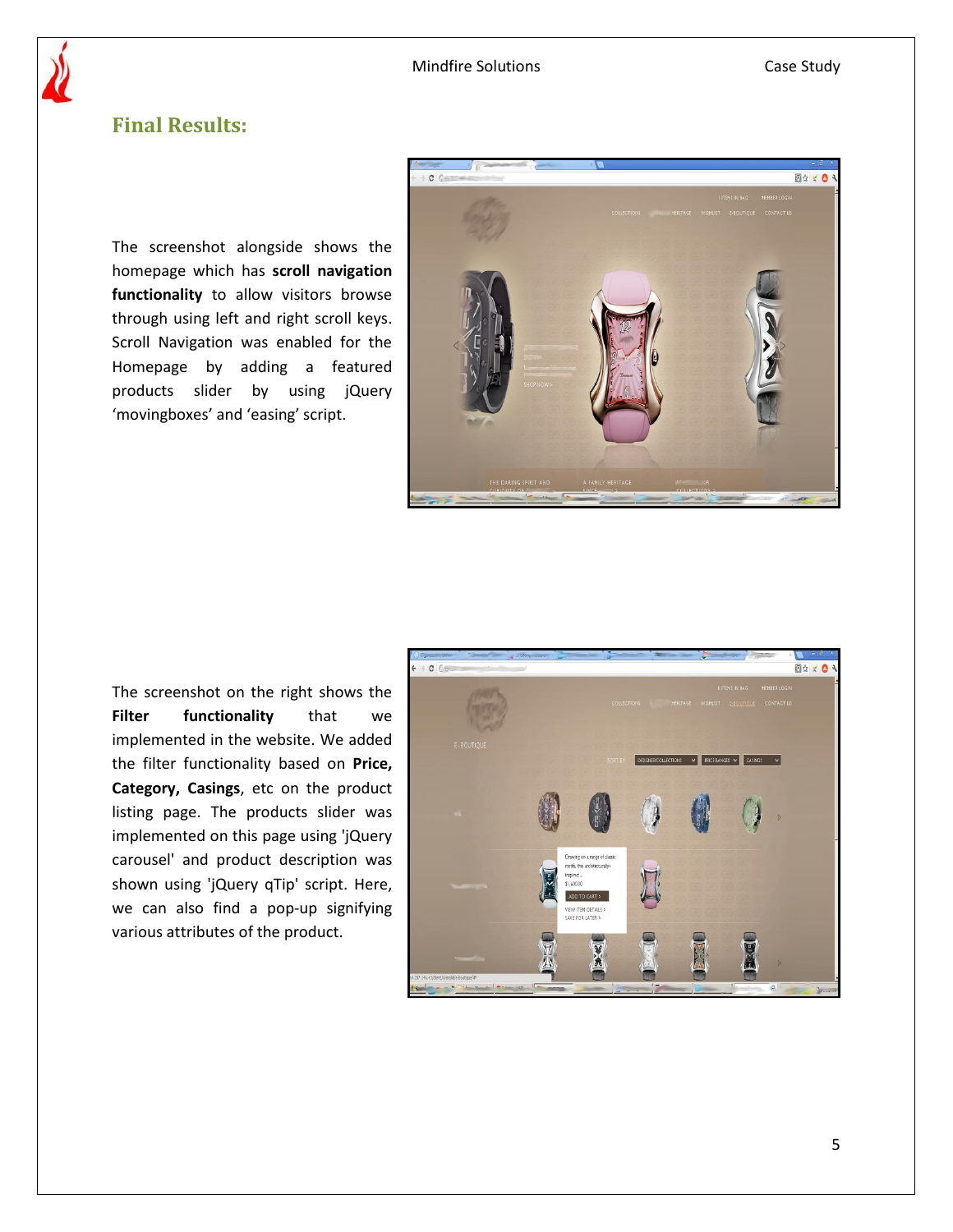The customer wanted us to implement Wish-list functionality to the website. The screenshot alongside shows the Wish-list functionality by virtue of which visitors can save their searches and purchase them later. Here, the visitor has saved 3 watches that s/he will buy later.



As part of the customer requirements we had to design a WordPress site with customized theme and eCommerce facility. The eCommerce plug-in was customized to use Authorize.net shipping gateway, and was hosted on Unix server as specified by the customer. The screenshot on the right shows the Checkout page with all the necessary information.

| $\frac{1}{\sqrt{2}}$ . The contract of $\frac{1}{\sqrt{2}}$ , $\frac{1}{\sqrt{2}}$ , $\frac{1}{\sqrt{2}}$ , $\frac{1}{\sqrt{2}}$<br>$C$ 0 |                      |                     |                                                                                                    | 图☆ × ◎ |
|-------------------------------------------------------------------------------------------------------------------------------------------|----------------------|---------------------|----------------------------------------------------------------------------------------------------|--------|
|                                                                                                                                           | and the company of   | <b>PERSONALISTS</b> | <b>REPEATELENTS</b><br><b>DESCRIPTION OF BUILDINGS</b><br><b><i><u><b>RESISTENTIAL</b></u></i></b> |        |
| ═                                                                                                                                         |                      |                     |                                                                                                    |        |
|                                                                                                                                           |                      |                     |                                                                                                    |        |
| <b>Credit Card Details</b>                                                                                                                |                      |                     | <b>Shipping Method:</b><br><b>Free Shipping</b>                                                    |        |
|                                                                                                                                           | PayPal & W # 1       |                     |                                                                                                    |        |
| Card Holder Name:                                                                                                                         |                      |                     |                                                                                                    |        |
| Card Type:                                                                                                                                | - select card type - |                     | User Information                                                                                   |        |
|                                                                                                                                           |                      |                     | Your Name *                                                                                        |        |
| Credit/Debit Card tumber :                                                                                                                |                      |                     | Engl <sup>*</sup>                                                                                  |        |
| month $\mathbf{v}$ year $\mathbf{v}$<br>Bipiny Date:                                                                                      |                      |                     |                                                                                                    |        |
| CV2 (3 digit security code)                                                                                                               |                      |                     | <b>Billing Address</b>                                                                             |        |
|                                                                                                                                           |                      |                     | Address:                                                                                           |        |
|                                                                                                                                           |                      |                     | City.                                                                                              |        |
| Your Selection                                                                                                                            |                      |                     |                                                                                                    |        |
| <b>Product Name</b>                                                                                                                       | Qty<br>Price         | Total               | State                                                                                              |        |
| $-240$                                                                                                                                    | \$1,700.00<br>T.     | \$1,700.00          | Country                                                                                            |        |
|                                                                                                                                           | Seb Total Amount:    | \$1,700.00          |                                                                                                    |        |
|                                                                                                                                           | Tax Amount:          | \$0.00              | Postalcode                                                                                         |        |
| Free Shipping Amount:                                                                                                                     |                      | 93.00               | Phote Number                                                                                       |        |
|                                                                                                                                           | Final Amount:        | \$1,700.00          |                                                                                                    |        |